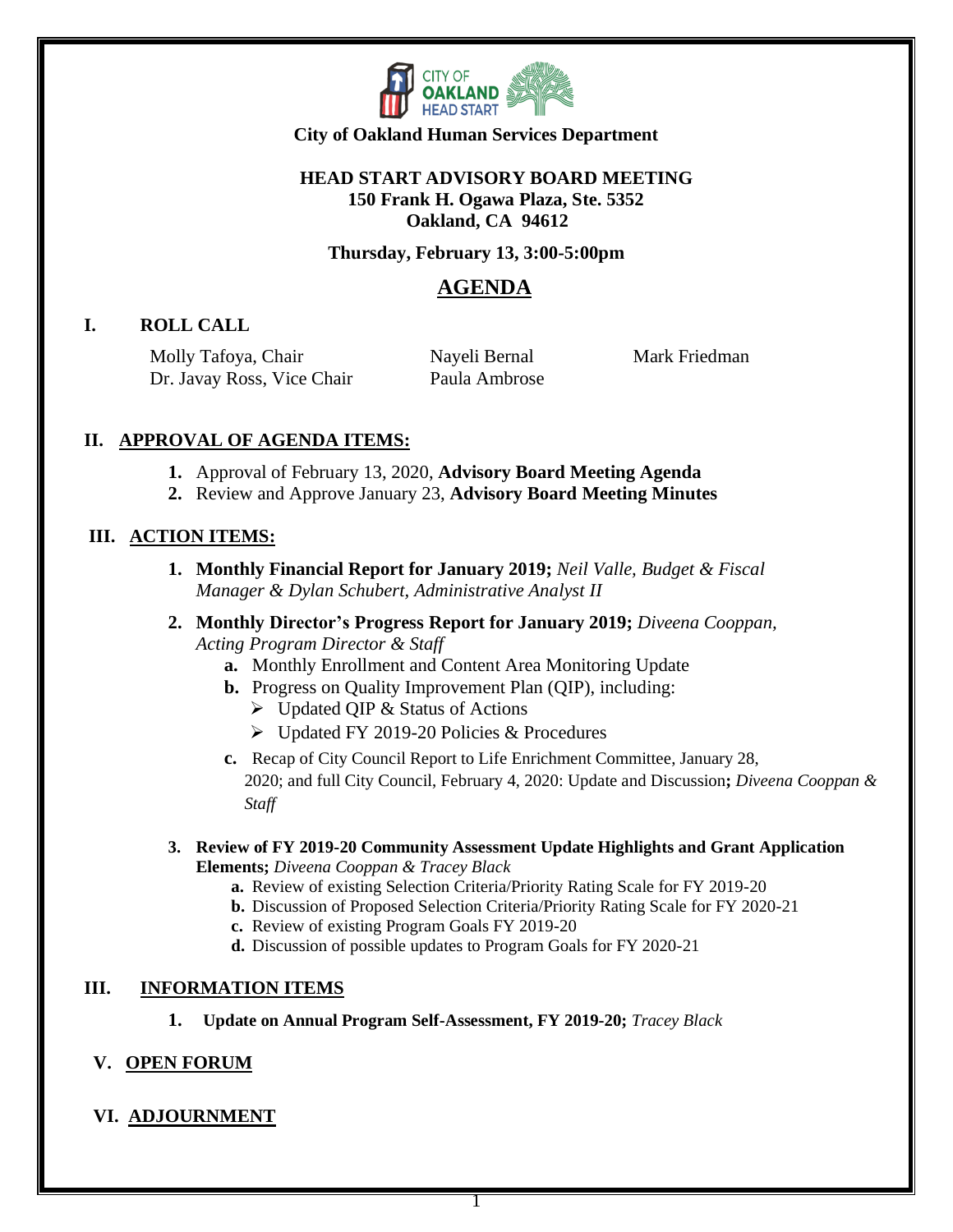

## **HEAD START ADVISORY BOARD MEETING 150 Frank H Ogawa Plaza, Ste. 4340 Oakland, CA 94612**

## **Thursday, January 23, 2020; 2:00-5:00 pm**

## **ADVISORY BOARD MEETING MINUTES**

## **Advisory Board Members Present:**

Molly Tafoya, *Chair* Dr. Javay Ross, *Vice-Chair* Paula Ambrose Nayeli Bernal

## **Staff Present:**

 Diveena Cooppan, *Acting Program Director* Mona Barra-Gibson, *Chief of Staff to Councilman Loren Taylor* Pamela Ferran, Policy Advisor, District 6 Lina Hancock, District 6 Neil Valle, *Budget & Fiscal Manager* Maurine Watkins, *Administrative Assistant II*

# **Guests:**

## **I. ROLL CALL**

The Head Start Advisory Board meeting was called to order at 2:07 pm by Chairperson Molly Tafoya and roll was taken; four (4) Board Members were in attendance. A quorum was established.

## **II. APPROVAL OF AGENDA ITEMS:**

## **1. Approval of January 23, 2020 Advisory Board Meeting Agenda**

 Chairperson Molly Tafoya called for a motion to approve the January 23, 2020, Advisory Board Meeting Agenda.

Nayeli Bernal made a motion to approve the Meeting Agenda for January  $23<sup>rd</sup>$ ; Paula Ambrose seconded the motion. Motion carried. (4)-ayes, (0)-nays, (0)-abstentions.

## **2. Approval of December 19, 2019 Advisory Board Meeting Minutes**

 Chairperson Molly Tafoya called for a motion to approve the December 19, 2020, Advisory Board Meeting Minutes.

Paula Ambrose made a motion to approve the Meeting Minutes from the December 19<sup>th</sup> Advisory Board Meeting; Nayeli Bernal seconded the motion. Motion carried. (4)-ayes, (0)-nays, (0) abstentions.

## **III. ACTION ITEMS:**

## **1. Monthly Director's Progress Report for December 2019:**

Diveena Cooppan**,** *Acting Program Director & Staff*

- ➢ **Enrollment** The program reported 98.6% enrollment for Head Start and 100% enrollment for Early Head Start in December, meeting the 97% enrollment requirement for both Head Start and Early Head Start. The 6-month probationary period ended in November.
- ➢ **Attendance** We are meeting the Average Daily Attendance (ADA) target of 85%. Our ADA for the month of December is 85.7%.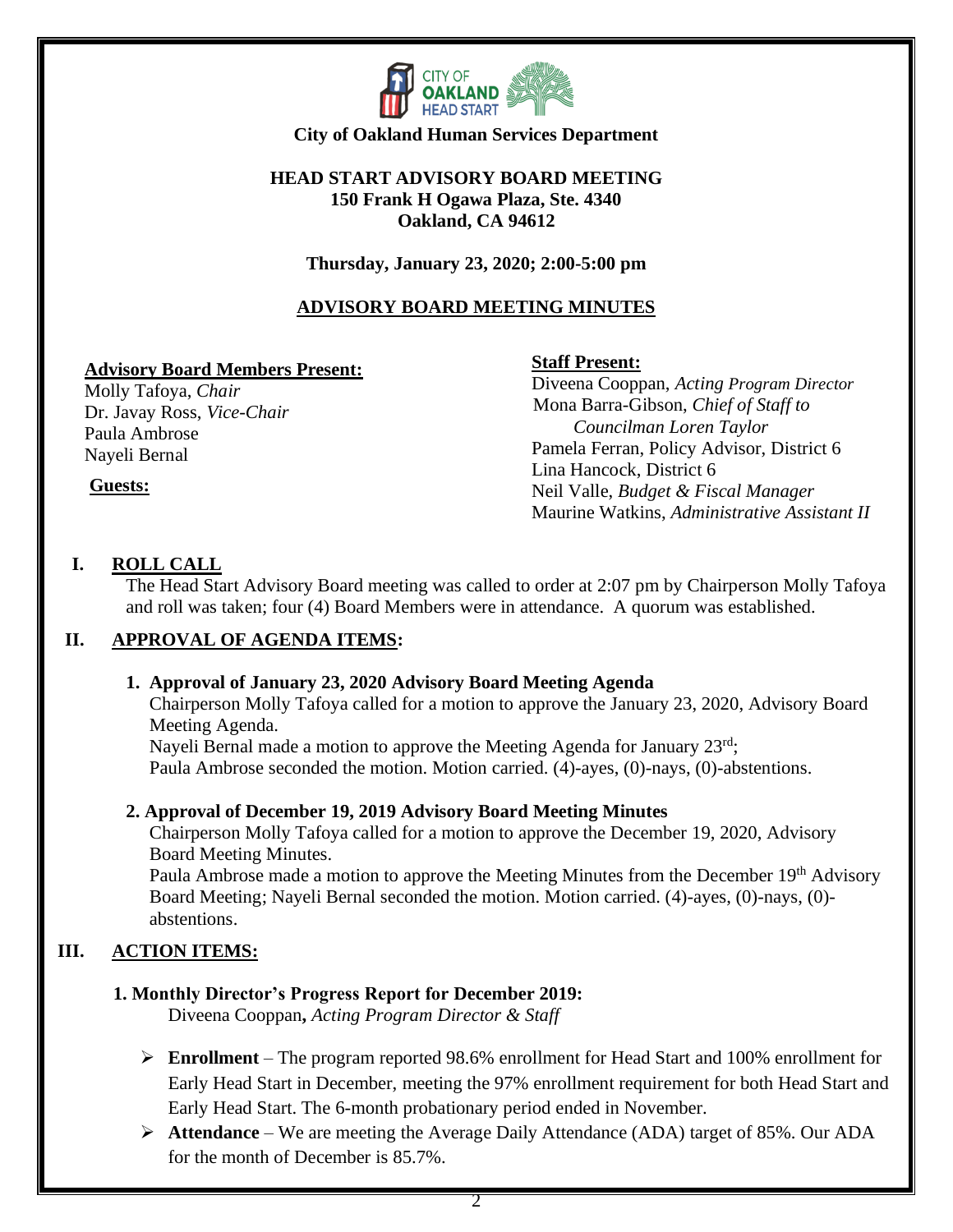

\*\*\*Mona Barra-Gibson, Chief of Staff to Councilman Loren Taylor, announced her resignation. She introduced Pamela Ferran and Lina Hancock. Pamela will be the new Chief of Staff to Councilman Loren Taylor and will represent him at the Advisory Board. Lina is a new hire and attended the meeting to learn more about Head Start.

- ➢ **Health Program Services** 100% of Health files have been audited and corrected (Delegate Agency, Partners and the grantee). As of December 31, 2019, the program had ensured that 94% of enrollees had medical home or provider; 82% had a dental home; and 87% had health insurance. We are formalizing the tracking process. While the ChildPlus database system is being updated and corrected, we are using Excel spreadsheets and manually tracking.
- ➢ **Mental Health & Disabilities Services** The program submitted a Disability Waiver Request, in reference to the mandate which states that 10% of the funded enrollment must include children with an Individualized Family Services Plan (IFSP) or Individualized Education Plan (IEP). A detailed strategy on how we intend to improve in this area was included with the waiver request. Advisory Board reviewed the Disability Waiver Request.
- ➢ **Education Services** As of December 31, 2019, 93% of children have had the Ages & Stages Questionnaire (ASQ) and Ages & Stages Questionnaire Social-Emotional (ASQ:SE) screenings. – DRDP (Desired Results Developmental Profile), which is the child development observation tool used by the program, was completed for 84% of children enrolled. Initial Home Visits were completed for 93% of families enrolled.
- ➢ **Family & Community Engagement Services** To date, 61% of Head Start and 63% of Early Head Start families completed the Family Needs Assessment (FNA). This will help determine what type of workshops we need to hold (Housing, Credit, Job Training, etc.). We are working with families who have preschoolers transitioning to kindergarten to apply for TK/Kindergarten in Oakland Unified School District. We are also working with families who have toddler transitioning to preschool, to prepare for their transition from Early Head Start to Head Start.
- ➢ **Human Resources and Professional Development** 1 Teacher, 1 Center Director and 1 Maintenance are retiring. Active recruitment is ongoing. Chairperson Molly Tafoya spoke to issues around recruitment and the need to compensate teachers competitively, to retain and attract staff.

## **2. FY 2019-20 Updated Policies & Procedures Approvals:**

## **A. Human Resources:**

- 1. **HR Policy for Staff Qualifications** The key issue was staff did not have minimum education requirements. We are now monitoring information closely. Delegate Agency and Partners are also now being closely tracked, making sure the same standards apply across the board.
- 2. **HR Policy for Background Checks** Documentation is included in the employee file
- 3. **Standards of Conduct** Use the City of Oakland policies that all employees must adhere to, as well as Head Start requirements.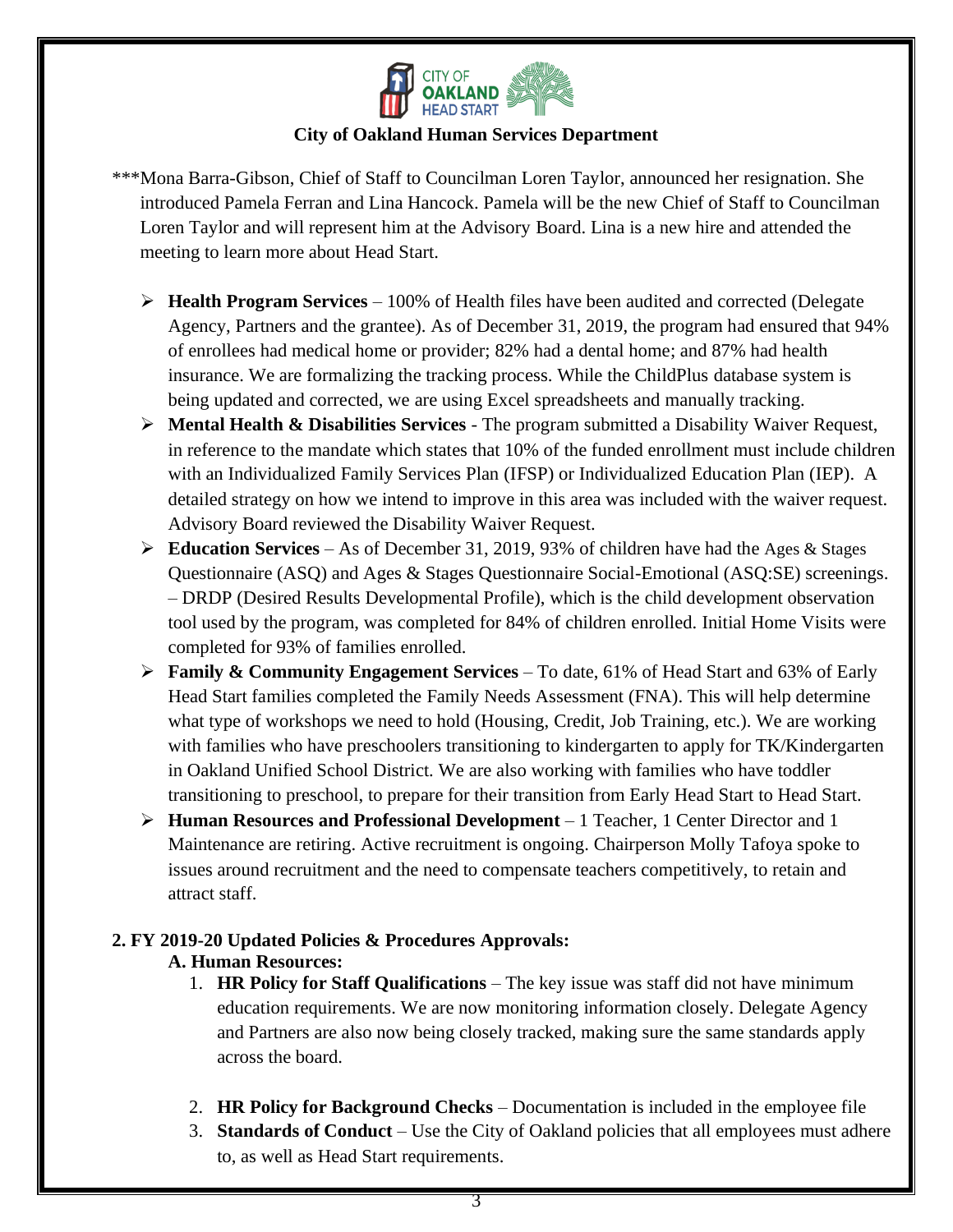

- 4. **HR Policy for Volunteers** Oakland Head Start has specific guidelines that program staff must ensure are followed, when volunteers, such as storytellers with Oakland Public Library or Jump Start, visit Head Start and Early Head Start classrooms.
- 5. **HR Policy for Dual Language Learners and families** Oakland Head Start has specific guidelines that must be followed to ensure that it is actively addressing the needs of dual language learners and their families. Placing staff with language skills that match children needs at sites is one way this need is being addressed.

Chairperson Molly Tafoya called for a motion to approve the Human Resources Policies and Procedures. Dr Javay Ross made a motion to approve; Paula Ambrose seconded the motion. Motion carried. (4)-ayes, (0)-nays, (0)-abstentions.

## **B. Disabilities Services:**

- **1. Referral for Disability Services** General referral concept (when to refer, how to proceed, monitoring, parent consents) IEP/IFSP, Speech, and any type of needs provided by the Disabilities Coordinator
- 2. **Referral for Disability Services with OUSD or RCEB –** referral procedures to OUSD for an IEP and to Regional Center of East Bay for IFSP.

Chairperson Molly Tafoya called for a motion to approve the Disabilities Services Policies and Procedures. Nayeli Bernal made a motion to approve; Paula Ambrose seconded the motion. Motion carried. (4)-ayes, (0)-nays, (0)-abstentions.

## **C. Health and Nutrition Services:**

- 1. **Health Services Monitoring: Immunization Requirements** –Immunizations must be in place prior to enrollment for upcoming school year.
- 2. **Health Services Monitoring: Nutrition Services Requirements-Food Allergies and Intolerances** – Oakland Head Start has guidelines for ensuring food allergies and intolerances of are clearly documented and up-to-date with the Central Kitchen and clearly documented, up-to-date, and posted, as per the policy and procedure, in all classrooms.
- 3. **Growth Assessment** Height and weight when problems are identified they can be treated immediately (includes how to monitor, who can do it, and who will follow-up)
- 4. **Dental Examination** Procedures for the Standard Dental Exam.
- 5. **Health Services Advisory** Oakland Head Start's Health Services Advisory Committee is established to provide guidance, insight, and technical support to the Head Start program. The Health Services Advisory Committee must meet 2x annually.

Chairperson Molly Tafoya called for a motion to approve the Health and Nutrition Services Policies and Procedures. Dr Javay Ross made a motion to approve; Paula Ambrose seconded the motion. Motion carried. (4)-ayes, (0)-nays, (0)-abstentions.

## **D. Ongoing Monitoring:**

1. Ongoing Monitoring – Overall policy: Overall monitoring at every level, including Delegate Agency and partners, to maintain quality.

Chairperson Molly Tafoya called for a motion to approve the Ongoing Monitoring Policy and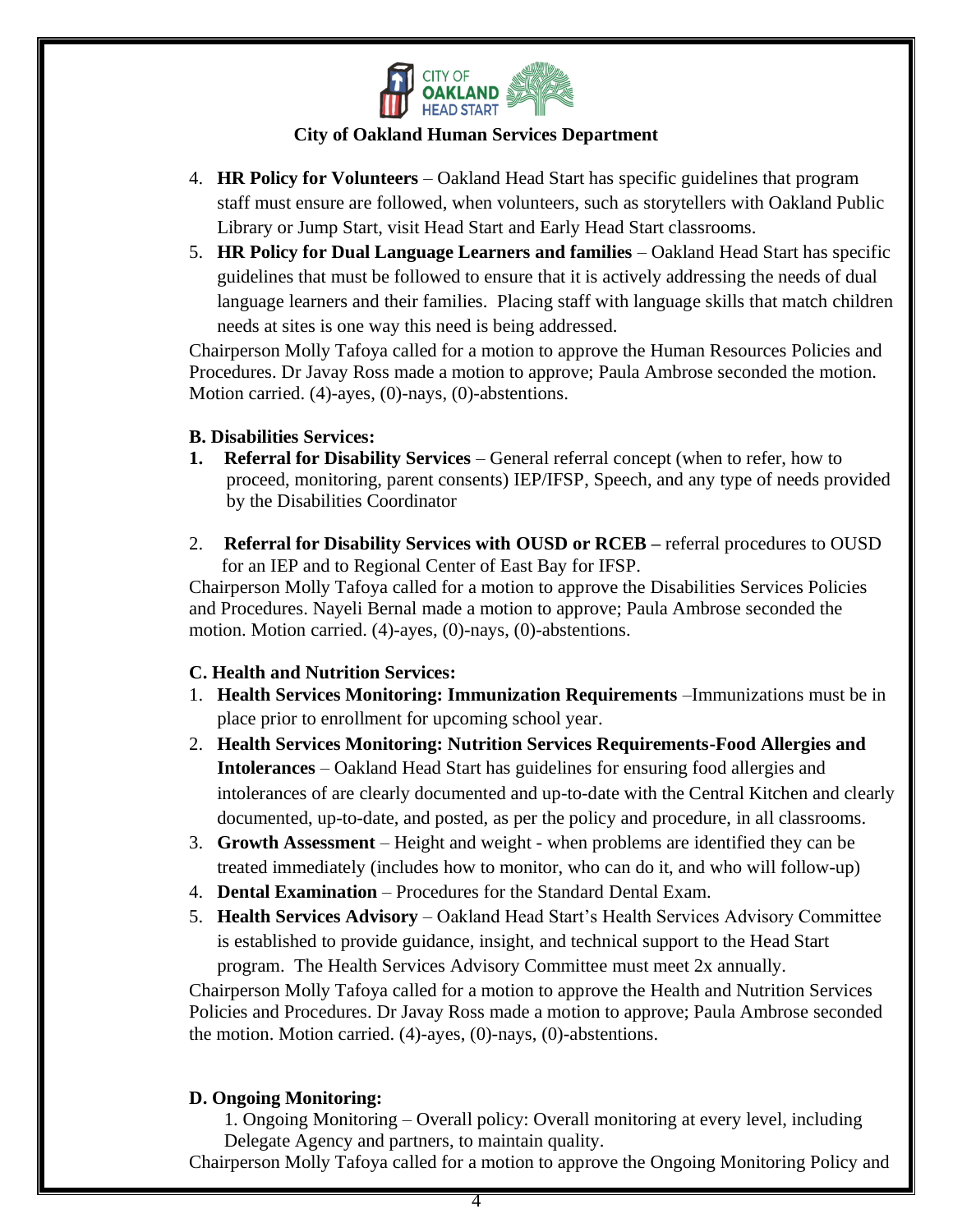

Procedure – Overall policy. Paula Ambrose made a motion to approve; Dr. Javay Ross seconded the motion. Motion carried. (4)-ayes, (0)-nays, (0)-abstentions.

#### **E. Eligibility, Recruitment, Selection, Enrollment & Attendance (ERSEA):**

1. Recruitment – Oakland Head Start employs specific guidelines with its recruitment efforts that involve all staff, and which include partnering with community organizations and agencies to strategically conduct outreach and recruitment for eligible program participants.

Dr. Javay Ross called for a motion to approve the ERSEA Policy and Procedure - Recruitment. Nayeli Bernal made a motion to approve; Paula Ambrose seconded the motion. Motion carried. (4)-ayes, (0)-nays, (0)-abstentions.

#### **F. Family Partnership Policy and Procedure:**

1. Family Partnership – Guidelines to work with families to identify strengths and needs. Determine how the program can support families in reaching their goals.

Chairperson Molly Tafoya called for a motion to approve the Family Partnership Policy and Procedure. Paula Ambrose made a motion to approve; Nayeli Bernal seconded the motion. Motion carried. (4)-ayes, (0)-nays, (0)-abstentions.

## **3. City Council Report & Quality Improvement Plan Status;** *Diveena Cooppan, Acting*

*Program Director*

Diveena Cooppan presented the City Council Report requested by Councilman Loren Taylor, to share the findings of the Federal Monitoring Review of March 2019. It includes follow-up questions from the September  $10<sup>th</sup>$  Council report out. Also included is the Quality Improvement Plan developed in response to the review findings.

Chairperson Molly Tafoya called for a motion to approve the Monthly Report. Dr. Javay Ross made a motion to approve; Nayeli Bernal seconded the motion. Motion carried. (4)-ayes, (0) nays, (0)-abstentions.

#### **4. Strategic Planning Process for 20-21;** *Diveena Cooppan*

Diveena Cooppan presented a power point presentation on Strategic Planning. She stated that we're in year 4 of the 5-year cycle. The Board will get the application for review in February/March, which is due April 1. Diveena Cooppan presented the next steps in the Strategic Planning Timeline for the next 5-year cycle.

Chairperson Molly Tafoya called for a motion to approve the Strategic Planning Timeline. Paula Ambrose made a motion to approve; Nayeli Bernal seconded the motion. Motion carried. (3)-ayes, (0)-nays, (0)-abstentions.

#### **5. Monthly Financial Report for December 2019;** *Neil Valle, Budget & Fiscal Manager*

Neil Valle presented highlights from the December Financial Report. We're half way through the Year. The report shows fiscal progress is in good condition. Neil also reviewed the Child & Adult Care Food Program (CACFP) report for December.

Chairperson Molly Tafoya called for a motion to approve the Financial Report for December. Nayeli Bernal made a motion to approve; Paula Ambrose seconded the motion. Motion carried. (3)-ayes, (0)-nays, (0)-abstentions.